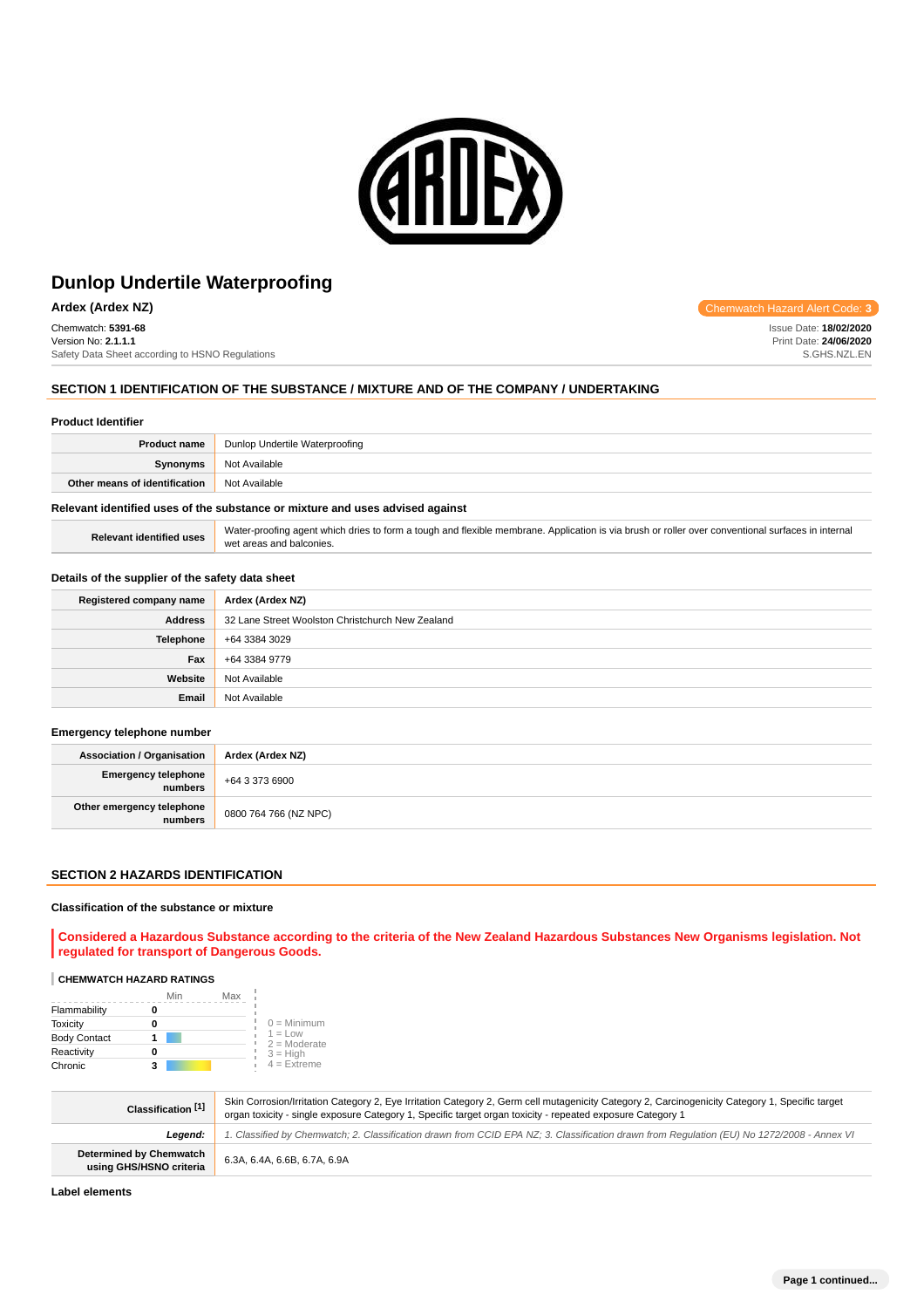| Hazard pictogram(s) |  |  |
|---------------------|--|--|
|---------------------|--|--|

**SIGNAL WORD DANGER**

| Hazard statement(s) |                                                                 |
|---------------------|-----------------------------------------------------------------|
| H315                | Causes skin irritation.                                         |
| H319                | Causes serious eye irritation.                                  |
| H341                | Suspected of causing genetic defects.                           |
| H350                | May cause cancer.                                               |
| H370                | Causes damage to organs.                                        |
| H372                | Causes damage to organs through prolonged or repeated exposure. |
|                     |                                                                 |

### **Precautionary statement(s) Prevention**

| P <sub>201</sub> | Obtain special instructions before use.                                    |
|------------------|----------------------------------------------------------------------------|
| P260             | Do not breathe mist/vapours/spray.                                         |
| <b>P280</b>      | Wear protective gloves/protective clothing/eye protection/face protection. |
| <b>P270</b>      | Do not eat, drink or smoke when using this product.                        |

## **Precautionary statement(s) Response**

| P308+P311      | IF exposed or concerned: Call a POISON CENTER/doctor/physician/first aider.                                                      |
|----------------|----------------------------------------------------------------------------------------------------------------------------------|
| P321           | Specific treatment (see advice on this label).                                                                                   |
| P305+P351+P338 | IF IN EYES: Rinse cautiously with water for several minutes. Remove contact lenses, if present and easy to do. Continue rinsing. |
| P314           | Get medical advice/attention if you feel unwell.                                                                                 |

### **Precautionary statement(s) Storage**

**P405** Store locked up.

### **Precautionary statement(s) Disposal**

**P501** Dispose of contents/container to authorised hazardous or special waste collection point in accordance with any local regulation.

# **SECTION 3 COMPOSITION / INFORMATION ON INGREDIENTS**

### **Substances**

See section below for composition of Mixtures

# **Mixtures**

| <b>CAS No</b> | %[weight] | <b>Name</b>                                |
|---------------|-----------|--------------------------------------------|
| 65405-61-0    | 10-30     | styrene acrylate copolymer                 |
| 7727-43-7     | 10-30     | barium sulfate                             |
| 14808-60-7    | $1 - 10$  | silica crystalline - quartz                |
| 13463-67-7    | $1 - 10$  | titanium dioxide                           |
| 14807-96-6    | $<$ 5     | talc                                       |
| 9004-34-6     | $<$ 5     | cellulose                                  |
| 112-34-5      | $<$ 1     | diethvlene alvcol monobutyl ether          |
| Not Available | 3         | Ingredients determined not to be hazardous |
| 7732-18-5     | 30-60     | water                                      |

# **SECTION 4 FIRST AID MEASURES**

# **Description of first aid measures**

| <b>Eye Contact</b>  | If this product comes in contact with the eyes:<br>▶ Wash out immediately with fresh running water.<br>Ensure complete irrigation of the eye by keeping eyelids apart and away from eye and moving the eyelids by occasionally lifting the upper<br>and lower lids.<br>► Seek medical attention without delay; if pain persists or recurs seek medical attention.<br>Removal of contact lenses after an eye injury should only be undertaken by skilled personnel. |
|---------------------|--------------------------------------------------------------------------------------------------------------------------------------------------------------------------------------------------------------------------------------------------------------------------------------------------------------------------------------------------------------------------------------------------------------------------------------------------------------------|
| <b>Skin Contact</b> | If skin or hair contact occurs:<br>Immediately flush body and clothes with large amounts of water, using safety shower if available.<br>▶ Quickly remove all contaminated clothing, including footwear.<br>▶ Wash skin and hair with running water. Continue flushing with water until advised to stop by the Poisons Information Centre.<br>Transport to hospital, or doctor.                                                                                     |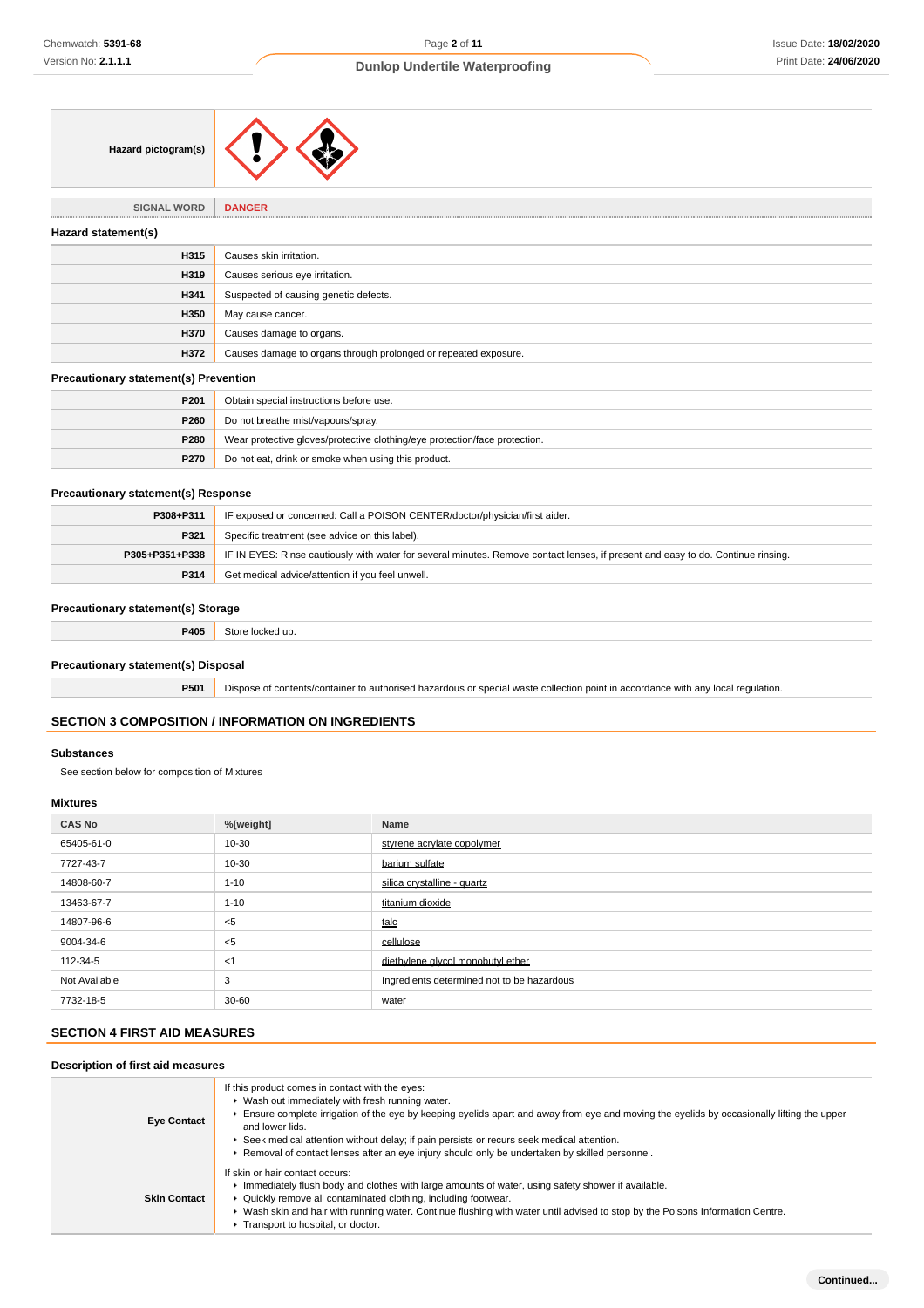| Inhalation | If fumes or combustion products are inhaled remove from contaminated area.<br>Lay patient down. Keep warm and rested.<br>▶ Prostheses such as false teeth, which may block airway, should be removed, where possible, prior to initiating first aid procedures.<br>Apply artificial respiration if not breathing, preferably with a demand valve resuscitator, bag-valve mask device, or pocket mask as trained.<br>Perform CPR if necessary.<br>Transport to hospital, or doctor, without delay.  |
|------------|----------------------------------------------------------------------------------------------------------------------------------------------------------------------------------------------------------------------------------------------------------------------------------------------------------------------------------------------------------------------------------------------------------------------------------------------------------------------------------------------------|
| Ingestion  | <b>If swallowed do NOT induce vomiting.</b><br>If vomiting occurs, lean patient forward or place on left side (head-down position, if possible) to maintain open airway and prevent aspiration.<br>• Observe the patient carefully.<br>► Never give liquid to a person showing signs of being sleepy or with reduced awareness; i.e. becoming unconscious.<br>► Give water to rinse out mouth, then provide liquid slowly and as much as casualty can comfortably drink.<br>▶ Seek medical advice. |

#### **Indication of any immediate medical attention and special treatment needed**

Treat symptomatically.

# **SECTION 5 FIREFIGHTING MEASURES**

### **Extinguishing media**

The product contains a substantial proportion of water, therefore there are no restrictions on the type of extinguishing media which may be used. Choice of extinguishing media should take into account surrounding areas.

Though the material is non-combustible, evaporation of water from the mixture, caused by the heat of nearby fire, may produce floating layers of combustible substances. In such an event consider:

 $\triangleright$  foam.

### **Special hazards arising from the substrate or mixture**

| <b>Fire Incompatibility</b>    | None known.                                                                                                                                                                                                                                                                                                                                                                                                                                                                                                                                                                                                                                                                                                                                                                                                          |
|--------------------------------|----------------------------------------------------------------------------------------------------------------------------------------------------------------------------------------------------------------------------------------------------------------------------------------------------------------------------------------------------------------------------------------------------------------------------------------------------------------------------------------------------------------------------------------------------------------------------------------------------------------------------------------------------------------------------------------------------------------------------------------------------------------------------------------------------------------------|
| <b>Advice for firefighters</b> |                                                                                                                                                                                                                                                                                                                                                                                                                                                                                                                                                                                                                                                                                                                                                                                                                      |
| <b>Fire Fighting</b>           | Alert Fire Brigade and tell them location and nature of hazard.<br>▶ Wear breathing apparatus plus protective gloves in the event of a fire.<br>▶ Prevent, by any means available, spillage from entering drains or water courses.<br>▶ Use fire fighting procedures suitable for surrounding area.                                                                                                                                                                                                                                                                                                                                                                                                                                                                                                                  |
| <b>Fire/Explosion Hazard</b>   | The material is not readily combustible under normal conditions.<br>► However, it will break down under fire conditions and the organic component may burn.<br>Not considered to be a significant fire risk.<br>► Heat may cause expansion or decomposition with violent rupture of containers.<br>Decomposes on heating and produces toxic fumes of:<br>carbon dioxide (CO2)<br>sulfur oxides (SOx)<br>silicon dioxide (SiO2)<br>metal oxides<br>other pyrolysis products typical of burning organic material.<br>Decomposes at high temperatures to produce barium oxide. Barium oxide is strongly alkaline and, upon contact with water, is exothermic. When<br>barium oxide reacts with oxygen to give a peroxide, there is a fire and explosion risk.<br>May emit poisonous fumes.<br>May emit corrosive fumes. |

### **SECTION 6 ACCIDENTAL RELEASE MEASURES**

### **Personal precautions, protective equipment and emergency procedures**

See section 8

#### **Environmental precautions**

See section 12

### **Methods and material for containment and cleaning up**

| <b>Minor Spills</b> | Clean up all spills immediately.<br>Avoid breathing vapours and contact with skin and eyes.<br>$\epsilon$ Control personal contact with the substance, by using protective equipment.<br>Contain and absorb spill with sand, earth, inert material or vermiculite. |
|---------------------|--------------------------------------------------------------------------------------------------------------------------------------------------------------------------------------------------------------------------------------------------------------------|
| <b>Major Spills</b> | Moderate hazard.<br>Clear area of personnel and move upwind.<br>Alert Fire Brigade and tell them location and nature of hazard.<br>Wear breathing apparatus plus protective gloves.                                                                                |

Personal Protective Equipment advice is contained in Section 8 of the SDS.

### **SECTION 7 HANDLING AND STORAGE**

#### **Precautions for safe handling**

| Safe handling | <b>DO NOT</b> allow clothing wet with material to stay in contact with skin<br>Avoid all personal contact, including inhalation.<br>Wear protective clothing when risk of exposure occurs.<br>Use in a well-ventilated area.<br>Prevent concentration in hollows and sumps. |
|---------------|-----------------------------------------------------------------------------------------------------------------------------------------------------------------------------------------------------------------------------------------------------------------------------|
|---------------|-----------------------------------------------------------------------------------------------------------------------------------------------------------------------------------------------------------------------------------------------------------------------------|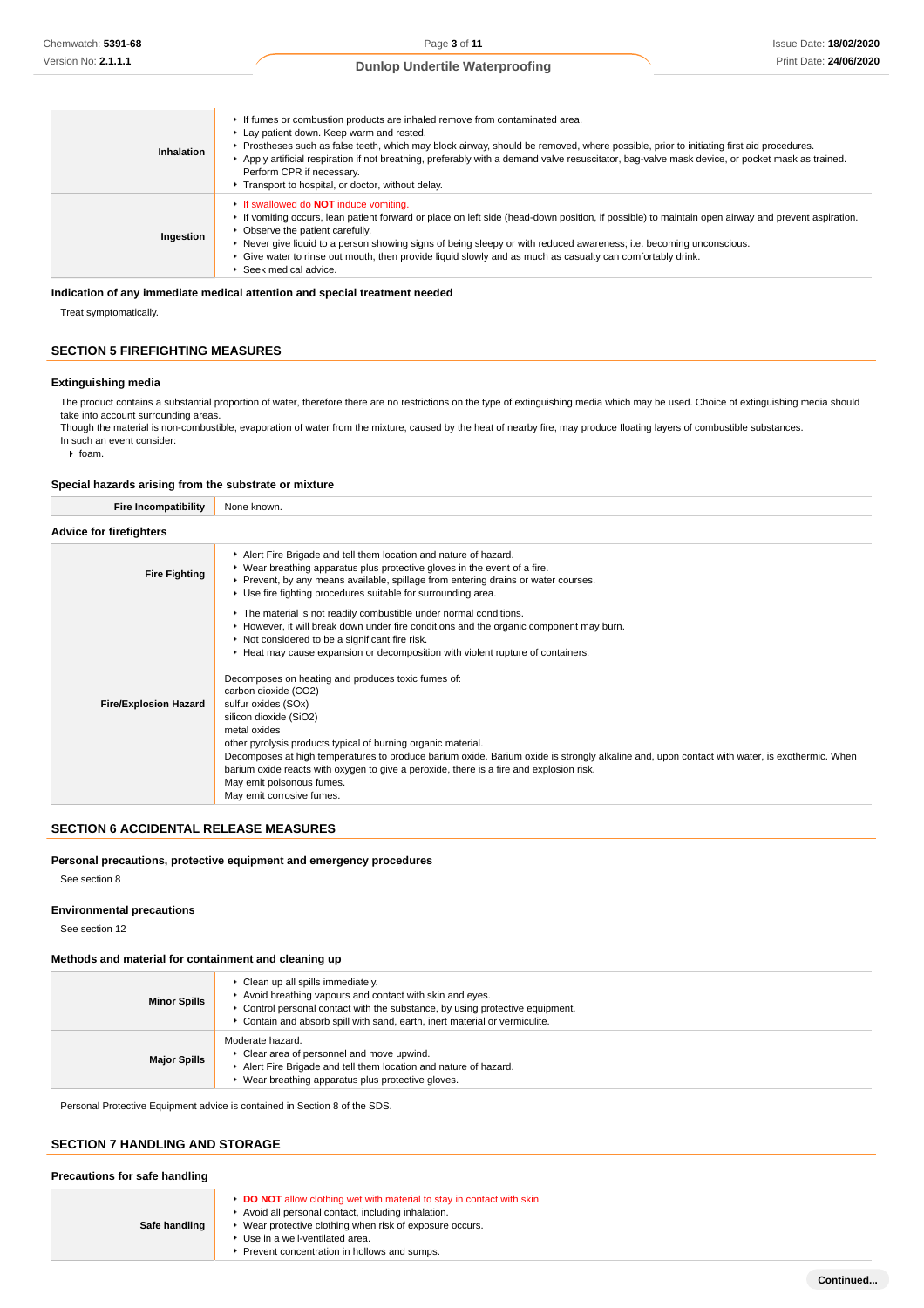| Other information                                            | Store in original containers.<br>▶ Keep containers securely sealed.<br>Store in a cool, dry, well-ventilated area.<br>Store away from incompatible materials and foodstuff containers. |  |  |  |
|--------------------------------------------------------------|----------------------------------------------------------------------------------------------------------------------------------------------------------------------------------------|--|--|--|
| Conditions for safe storage, including any incompatibilities |                                                                                                                                                                                        |  |  |  |
| Suitable container                                           | ▶ Polyethylene or polypropylene container.<br>Packing as recommended by manufacturer.<br>• Check all containers are clearly labelled and free from leaks.                              |  |  |  |
| Storage incompatibility                                      | Avoid contamination of water, foodstuffs, feed or seed.                                                                                                                                |  |  |  |

# **SECTION 8 EXPOSURE CONTROLS / PERSONAL PROTECTION**

## **Control parameters**

## **OCCUPATIONAL EXPOSURE LIMITS (OEL)**

## **INGREDIENT DATA**

| Source                                            | Ingredient                     | <b>Material name</b>                                    | <b>TWA</b>        | <b>STEL</b>      | Peak             | <b>Notes</b>            |
|---------------------------------------------------|--------------------------------|---------------------------------------------------------|-------------------|------------------|------------------|-------------------------|
| New Zealand Workplace<br>Exposure Standards (WES) | barium sulfate                 | Barium sulphate                                         | $10 \text{ mg/m}$ | Not<br>Available | Not<br>Available | Not<br>Available        |
| New Zealand Workplace<br>Exposure Standards (WES) | silica crystalline -<br>quartz | Quartz respirable dust                                  | 0.05<br>mq/m3     | Not<br>Available | Not<br>Available | Not<br>Available        |
| New Zealand Workplace<br>Exposure Standards (WES) | titanium dioxide               | Titanium dioxide                                        | $10 \text{ mg/m}$ | Not<br>Available | Not<br>Available | <b>Not</b><br>Available |
| New Zealand Workplace<br>Exposure Standards (WES) | talc                           | Soapstone respirable dust                               | $3$ mg/m $3$      | Not<br>Available | Not<br>Available | Not<br>Available        |
| New Zealand Workplace<br>Exposure Standards (WES) | talc                           | Talc (containing no asbestos fibres) respirable<br>dust | $2 \text{ mg/m}$  | Not<br>Available | Not<br>Available | Not<br>Available        |
| New Zealand Workplace<br>Exposure Standards (WES) | cellulose                      | Cellulose (paper fibre)                                 | $10 \text{ mg/m}$ | Not<br>Available | Not<br>Available | Not<br>Available        |

### **EMERGENCY LIMITS**

| Chemwatch: 5391-68                                                  |                                                                     | Page 4 of 11                                                                                                                                                                                                                                                                                                                                                                                                                                                                                                                                                                                                    |  |                              |                                         |                  |                  | Issue Date: 18/02/202 |
|---------------------------------------------------------------------|---------------------------------------------------------------------|-----------------------------------------------------------------------------------------------------------------------------------------------------------------------------------------------------------------------------------------------------------------------------------------------------------------------------------------------------------------------------------------------------------------------------------------------------------------------------------------------------------------------------------------------------------------------------------------------------------------|--|------------------------------|-----------------------------------------|------------------|------------------|-----------------------|
| Version No: <b>2.1.1.1</b>                                          |                                                                     | <b>Dunlop Undertile Waterproofing</b>                                                                                                                                                                                                                                                                                                                                                                                                                                                                                                                                                                           |  |                              |                                         |                  |                  | Print Date: 24/06/202 |
| <b>Other information</b>                                            | Store in original containers.<br>▶ Keep containers securely sealed. | Store in a cool, dry, well-ventilated area.<br>Store away from incompatible materials and foodstuff containers.                                                                                                                                                                                                                                                                                                                                                                                                                                                                                                 |  |                              |                                         |                  |                  |                       |
| Conditions for safe storage, including any incompatibilities        |                                                                     |                                                                                                                                                                                                                                                                                                                                                                                                                                                                                                                                                                                                                 |  |                              |                                         |                  |                  |                       |
| Suitable container                                                  |                                                                     | ▶ Polyethylene or polypropylene container.<br>▶ Packing as recommended by manufacturer.<br>• Check all containers are clearly labelled and free from leaks.                                                                                                                                                                                                                                                                                                                                                                                                                                                     |  |                              |                                         |                  |                  |                       |
| <b>Storage incompatibility</b>                                      |                                                                     | Avoid contamination of water, foodstuffs, feed or seed.                                                                                                                                                                                                                                                                                                                                                                                                                                                                                                                                                         |  |                              |                                         |                  |                  |                       |
| <b>SECTION 8 EXPOSURE CONTROLS / PERSONAL PROTECTION</b>            |                                                                     |                                                                                                                                                                                                                                                                                                                                                                                                                                                                                                                                                                                                                 |  |                              |                                         |                  |                  |                       |
| <b>Control parameters</b>                                           |                                                                     |                                                                                                                                                                                                                                                                                                                                                                                                                                                                                                                                                                                                                 |  |                              |                                         |                  |                  |                       |
| <b>OCCUPATIONAL EXPOSURE LIMITS (OEL)</b><br><b>INGREDIENT DATA</b> |                                                                     |                                                                                                                                                                                                                                                                                                                                                                                                                                                                                                                                                                                                                 |  |                              |                                         |                  |                  |                       |
| Source                                                              | Ingredient                                                          | <b>Material name</b>                                                                                                                                                                                                                                                                                                                                                                                                                                                                                                                                                                                            |  | <b>TWA</b>                   | <b>STEL</b>                             |                  | Peak             | <b>Notes</b>          |
| New Zealand Workplace<br>Exposure Standards (WES)                   | barium sulfate                                                      | Barium sulphate                                                                                                                                                                                                                                                                                                                                                                                                                                                                                                                                                                                                 |  | $10 \text{ mg/m}$            | Not<br>Available                        |                  | Not<br>Available | Not<br>Available      |
| New Zealand Workplace<br>Exposure Standards (WES)                   | silica crystalline -<br>quartz                                      | Quartz respirable dust                                                                                                                                                                                                                                                                                                                                                                                                                                                                                                                                                                                          |  | 0.05<br>mg/m3                | Not<br>Available                        |                  | Not<br>Available | Not<br>Available      |
| New Zealand Workplace<br>Exposure Standards (WES)                   | titanium dioxide                                                    | Titanium dioxide                                                                                                                                                                                                                                                                                                                                                                                                                                                                                                                                                                                                |  | $10 \text{ mg/m}$            | Not<br>Available                        |                  | Not<br>Available | Not<br>Available      |
| New Zealand Workplace<br>Exposure Standards (WES)                   | talc                                                                | Soapstone respirable dust                                                                                                                                                                                                                                                                                                                                                                                                                                                                                                                                                                                       |  | $3$ mg/m $3$                 | Not<br>Available                        |                  | Not<br>Available | Not<br>Available      |
| New Zealand Workplace<br>Exposure Standards (WES)                   | talc                                                                | Talc (containing no asbestos fibres) respirable<br>dust                                                                                                                                                                                                                                                                                                                                                                                                                                                                                                                                                         |  | $2$ mg/m $3$                 | Not<br>Available                        |                  | Not<br>Available | Not<br>Available      |
| New Zealand Workplace<br>Exposure Standards (WES)                   | cellulose                                                           | Cellulose (paper fibre)                                                                                                                                                                                                                                                                                                                                                                                                                                                                                                                                                                                         |  | Not<br>10 mg/m3<br>Available |                                         | Not<br>Available | Not<br>Available |                       |
| <b>EMERGENCY LIMITS</b>                                             |                                                                     |                                                                                                                                                                                                                                                                                                                                                                                                                                                                                                                                                                                                                 |  |                              |                                         |                  |                  |                       |
| Ingredient                                                          | <b>Material name</b>                                                |                                                                                                                                                                                                                                                                                                                                                                                                                                                                                                                                                                                                                 |  | TEEL-1                       |                                         | TEEL-2           |                  | TEEL-3                |
| barium sulfate                                                      | Barium sulfate                                                      |                                                                                                                                                                                                                                                                                                                                                                                                                                                                                                                                                                                                                 |  | $15 \text{ mg/m}$            |                                         |                  | 170 mg/m3        | 990 mg/m3             |
| silica crystalline - quartz                                         | Silica, crystalline-quartz; (Silicon dioxide)                       |                                                                                                                                                                                                                                                                                                                                                                                                                                                                                                                                                                                                                 |  | $0.075$ mg/m3                | 33 mg/m3                                |                  | 200 mg/m3        |                       |
| titanium dioxide                                                    | Titanium oxide; (Titanium dioxide)                                  |                                                                                                                                                                                                                                                                                                                                                                                                                                                                                                                                                                                                                 |  | $30 \text{ mg/m}$            | 330 mg/m3                               |                  | 2,000 mg/m3      |                       |
| diethylene glycol monobutyl<br>ether                                |                                                                     | Butoxyethoxy)ethanol, 2-(2-; (Diethylene glycol monobutyl ether)                                                                                                                                                                                                                                                                                                                                                                                                                                                                                                                                                |  | 30 ppm                       |                                         | 33 ppm           |                  | 200 ppm               |
| Ingredient                                                          | <b>Original IDLH</b>                                                |                                                                                                                                                                                                                                                                                                                                                                                                                                                                                                                                                                                                                 |  |                              | <b>Revised IDLH</b>                     |                  |                  |                       |
| styrene acrylate copolymer                                          | Not Available                                                       |                                                                                                                                                                                                                                                                                                                                                                                                                                                                                                                                                                                                                 |  | Not Available                |                                         |                  |                  |                       |
| barium sulfate                                                      | Not Available                                                       |                                                                                                                                                                                                                                                                                                                                                                                                                                                                                                                                                                                                                 |  |                              | Not Available                           |                  |                  |                       |
| silica crystalline - quartz                                         | 25 mg/m3 / 50 mg/m3                                                 |                                                                                                                                                                                                                                                                                                                                                                                                                                                                                                                                                                                                                 |  | Not Available                |                                         |                  |                  |                       |
| titanium dioxide                                                    | 5,000 mg/m3                                                         |                                                                                                                                                                                                                                                                                                                                                                                                                                                                                                                                                                                                                 |  | Not Available                |                                         |                  |                  |                       |
| talc                                                                | 1,000 mg/m3                                                         |                                                                                                                                                                                                                                                                                                                                                                                                                                                                                                                                                                                                                 |  |                              | Not Available                           |                  |                  |                       |
| cellulose                                                           | Not Available                                                       |                                                                                                                                                                                                                                                                                                                                                                                                                                                                                                                                                                                                                 |  | Not Available                |                                         |                  |                  |                       |
| diethylene glycol monobutyl<br>ether                                | Not Available                                                       |                                                                                                                                                                                                                                                                                                                                                                                                                                                                                                                                                                                                                 |  | Not Available                |                                         |                  |                  |                       |
| water                                                               | Not Available                                                       |                                                                                                                                                                                                                                                                                                                                                                                                                                                                                                                                                                                                                 |  | Not Available                |                                         |                  |                  |                       |
| <b>OCCUPATIONAL EXPOSURE BANDING</b>                                |                                                                     |                                                                                                                                                                                                                                                                                                                                                                                                                                                                                                                                                                                                                 |  |                              |                                         |                  |                  |                       |
| Ingredient                                                          | <b>Occupational Exposure Band Rating</b>                            |                                                                                                                                                                                                                                                                                                                                                                                                                                                                                                                                                                                                                 |  |                              | <b>Occupational Exposure Band Limit</b> |                  |                  |                       |
| diethylene glycol monobutyl<br>ether                                | Е<br>$\leq 0.1$ ppm                                                 |                                                                                                                                                                                                                                                                                                                                                                                                                                                                                                                                                                                                                 |  |                              |                                         |                  |                  |                       |
| Notes:                                                              |                                                                     | Occupational exposure banding is a process of assigning chemicals into specific categories or bands based on a chemical's potency and the<br>adverse health outcomes associated with exposure. The output of this process is an occupational exposure band (OEB), which corresponds to a<br>range of exposure concentrations that are expected to protect worker health.                                                                                                                                                                                                                                        |  |                              |                                         |                  |                  |                       |
| <b>Exposure controls</b>                                            |                                                                     |                                                                                                                                                                                                                                                                                                                                                                                                                                                                                                                                                                                                                 |  |                              |                                         |                  |                  |                       |
| Appropriate engineering<br>controls                                 | The basic types of engineering controls are:                        | Engineering controls are used to remove a hazard or place a barrier between the worker and the hazard. Well-designed engineering controls can<br>be highly effective in protecting workers and will typically be independent of worker interactions to provide this high level of protection.<br>Process controls which involve changing the way a job activity or process is done to reduce the risk.<br>Enclosure and/or isolation of emission source which keeps a selected hazard "physically" away from the worker and ventilation that strategically<br>"adds" and "removes" air in the work environment. |  |                              |                                         |                  |                  |                       |
| <b>Personal protection</b>                                          |                                                                     |                                                                                                                                                                                                                                                                                                                                                                                                                                                                                                                                                                                                                 |  |                              |                                         |                  |                  |                       |

### **OCCUPATIONAL EXPOSURE BANDING**

| Ingredient                           | <b>Occupational Exposure Band Rating</b> | <b>Occupational Exposure Band Limit</b>                                                                                                                                                                                                                                                  |  |  |  |
|--------------------------------------|------------------------------------------|------------------------------------------------------------------------------------------------------------------------------------------------------------------------------------------------------------------------------------------------------------------------------------------|--|--|--|
| diethylene glycol monobutyl<br>ether |                                          | $\leq 0.1$ ppm                                                                                                                                                                                                                                                                           |  |  |  |
| Notes:                               |                                          | Occupational exposure banding is a process of assigning chemicals into specific categories or bands based on a chemical's potency and the<br>adverse health outcomes associated with exposure. The output of this process is an occupational exposure band (OEB), which corresponds to a |  |  |  |

#### **Exposure controls**

| Appropriate engineering<br>controls | Engineering controls are used to remove a hazard or place a barrier between the worker and the hazard. Well-designed engineering controls can<br>be highly effective in protecting workers and will typically be independent of worker interactions to provide this high level of protection.<br>The basic types of engineering controls are:<br>Process controls which involve changing the way a job activity or process is done to reduce the risk.<br>Enclosure and/or isolation of emission source which keeps a selected hazard "physically" away from the worker and ventilation that strategically<br>"adds" and "removes" air in the work environment. |
|-------------------------------------|-----------------------------------------------------------------------------------------------------------------------------------------------------------------------------------------------------------------------------------------------------------------------------------------------------------------------------------------------------------------------------------------------------------------------------------------------------------------------------------------------------------------------------------------------------------------------------------------------------------------------------------------------------------------|
| <b>Personal protection</b>          | $\mathbb{R}$ $\mathbb{C}$ $\infty$                                                                                                                                                                                                                                                                                                                                                                                                                                                                                                                                                                                                                              |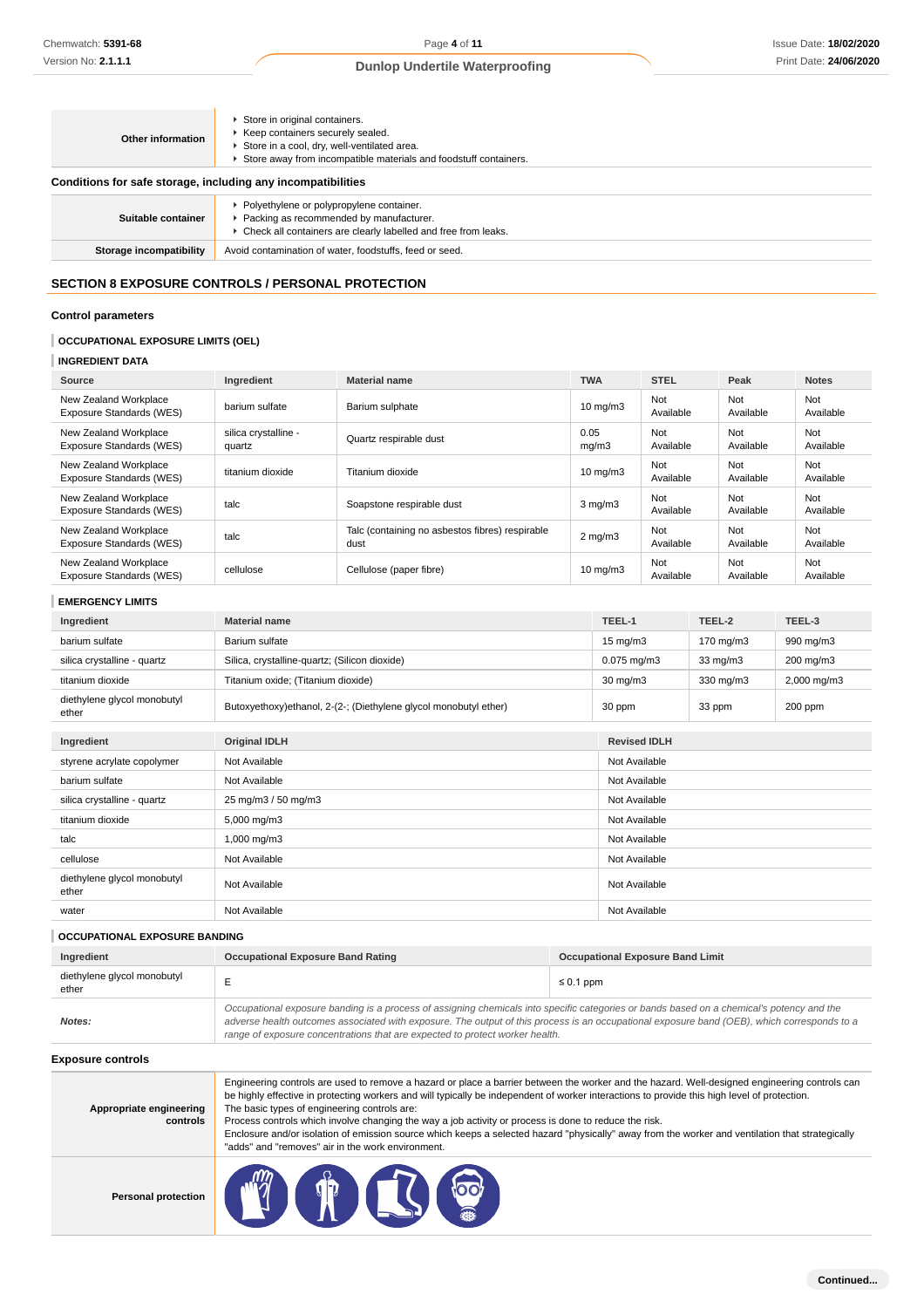| Eye and face protection | ▶ Safety glasses with side shields.<br>Chemical goggles.<br>► Contact lenses may pose a special hazard; soft contact lenses may absorb and concentrate irritants. A written policy document, describing<br>the wearing of lenses or restrictions on use, should be created for each workplace or task.                                                                                                                                                                                                                                                                                                                                                                                                   |
|-------------------------|----------------------------------------------------------------------------------------------------------------------------------------------------------------------------------------------------------------------------------------------------------------------------------------------------------------------------------------------------------------------------------------------------------------------------------------------------------------------------------------------------------------------------------------------------------------------------------------------------------------------------------------------------------------------------------------------------------|
| <b>Skin protection</b>  | See Hand protection below                                                                                                                                                                                                                                                                                                                                                                                                                                                                                                                                                                                                                                                                                |
| Hands/feet protection   | ▶ Wear chemical protective gloves, e.g. PVC.<br>• Wear safety footwear or safety gumboots, e.g. Rubber<br>The selection of suitable gloves does not only depend on the material, but also on further marks of quality which vary from manufacturer to<br>manufacturer. Where the chemical is a preparation of several substances, the resistance of the glove material can not be calculated in advance<br>and has therefore to be checked prior to the application.<br>The exact break through time for substances has to be obtained from the manufacturer of the protective gloves and has to be observed when<br>making a final choice.<br>Personal hygiene is a key element of effective hand care. |
| <b>Body protection</b>  | See Other protection below                                                                                                                                                                                                                                                                                                                                                                                                                                                                                                                                                                                                                                                                               |
| Other protection        | • Overalls.<br>▶ P.V.C apron.<br>▶ Barrier cream.<br>Skin cleansing cream.                                                                                                                                                                                                                                                                                                                                                                                                                                                                                                                                                                                                                               |

### **Recommended material(s)**

#### **GLOVE SELECTION INDEX**

Glove selection is based on a modified presentation of the:

 **"Forsberg Clothing Performance Index".**

 The effect(s) of the following substance(s) are taken into account in the **computergenerated** selection:

Dunlop Undertile Waterproofing

| <b>Material</b> | <b>CPI</b> |
|-----------------|------------|
| <b>BUTYL</b>    | A          |
| <b>NEOPRENE</b> | A          |
| <b>VITON</b>    | A          |
| NATURAL RUBBER  | C          |
| <b>PVA</b>      | C          |

\* CPI - Chemwatch Performance Index

A: Best Selection

B: Satisfactory; may degrade after 4 hours continuous immersion

C: Poor to Dangerous Choice for other than short term immersion

**NOTE**: As a series of factors will influence the actual performance of the glove, a final selection must be based on detailed observation. -

\* Where the glove is to be used on a short term, casual or infrequent basis, factors such as "feel" or convenience (e.g. disposability), may dictate a choice of gloves which might otherwise be unsuitable following long-term or frequent use. A qualified practitioner should be consulted.

#### **Respiratory protection**

Type A Filter of sufficient capacity. (AS/NZS 1716 & 1715, EN 143:2000 & 149:2001, ANSI Z88 or national equivalent)

Where the concentration of gas/particulates in the breathing zone, approaches or exceeds the "Exposure Standard" (or ES), respiratory protection is required. Degree of protection varies with both face-piece and Class of filter; the nature of protection varies with Type of filter.

| <b>Required Minimum</b><br><b>Protection Factor</b> | <b>Half-Face</b><br>Respirator | <b>Full-Face</b><br>Respirator | <b>Powered Air</b><br>Respirator |
|-----------------------------------------------------|--------------------------------|--------------------------------|----------------------------------|
| up to $10 \times ES$                                | A-AUS                          | ۰                              | A-PAPR-AUS /<br>Class 1          |
| up to $50 \times ES$                                | -                              | A-AUS / Class 1                | $\blacksquare$                   |
| up to $100 \times ES$                               | -                              | $A-2$                          | A-PAPR-2 ^                       |

#### ^ - Full-face

A(All classes) = Organic vapours, B AUS or B1 = Acid gasses, B2 = Acid gas or hydrogen cyanide(HCN), B3 = Acid gas or hydrogen cyanide(HCN), E = Sulfur dioxide(SO2), G = Agricultural chemicals, K = Ammonia(NH3), Hg = Mercury, NO = Oxides of nitrogen, MB = Methyl bromide, AX = Low boiling point organic compounds(below 65 degC)

- Cartridge respirators should never be used for emergency ingress or in areas of unknown vapour concentrations or oxygen content.
- ▶ The wearer must be warned to leave the contaminated area immediately on detecting any odours through the respirator. The odour may indicate that the mask is not functioning properly, that the vapour concentration is too high, or that the mask is not properly fitted. Because of these limitations, only restricted use of cartridge respirators is considered appropriate.
- Cartridge performance is affected by humidity. Cartridges should be changed after 2 hr of continuous use unless it is determined that the humidity is less than 75%, in which case, cartridges can be used for 4 hr. Used cartridges should be discarded daily, regardless of the length of time used

If inhalation risk above the TLV exists, wear approved dust respirator.

Use respirators with protection factors appropriate for the exposure level.

- ▶ Up to 5 X TLV, use valveless mask type; up to 10 X TLV, use 1/2 mask dust respirator
- ► Up to 50 X TLV, use full face dust respirator or demand type C air supplied respirator
- Up to 500 X TLV, use powered air-purifying dust respirator or a Type C pressure demand supplied-air respirator
- ► Over 500 X TLV wear full-face self-contained breathing apparatus with positive pressure mode or a combination respirator with a Type C positive pressure supplied-air full-face respirator and an auxiliary self-contained breathing apparatus operated in pressure demand or other positive pressure mode

#### **SECTION 9 PHYSICAL AND CHEMICAL PROPERTIES**

#### **Information on basic physical and chemical properties**

| Appearance                             | Blue viscous liquid; mixes with water. |                                                   |                |
|----------------------------------------|----------------------------------------|---------------------------------------------------|----------------|
|                                        |                                        |                                                   |                |
| <b>Physical state</b>                  | Liquid                                 | Relative density (Water = 1)                      | 1.33-1.35      |
| Odour                                  | Not Available                          | <b>Partition coefficient n-octanol</b><br>/ water | Not Available  |
| <b>Odour threshold</b>                 | Not Available                          | Auto-ignition temperature (°C)                    | Not Applicable |
| pH (as supplied)                       | 9                                      | <b>Decomposition temperature</b>                  | Not Available  |
| Melting point / freezing point<br>(°C) | Not Applicable                         | Viscosity (cSt)                                   | Not Available  |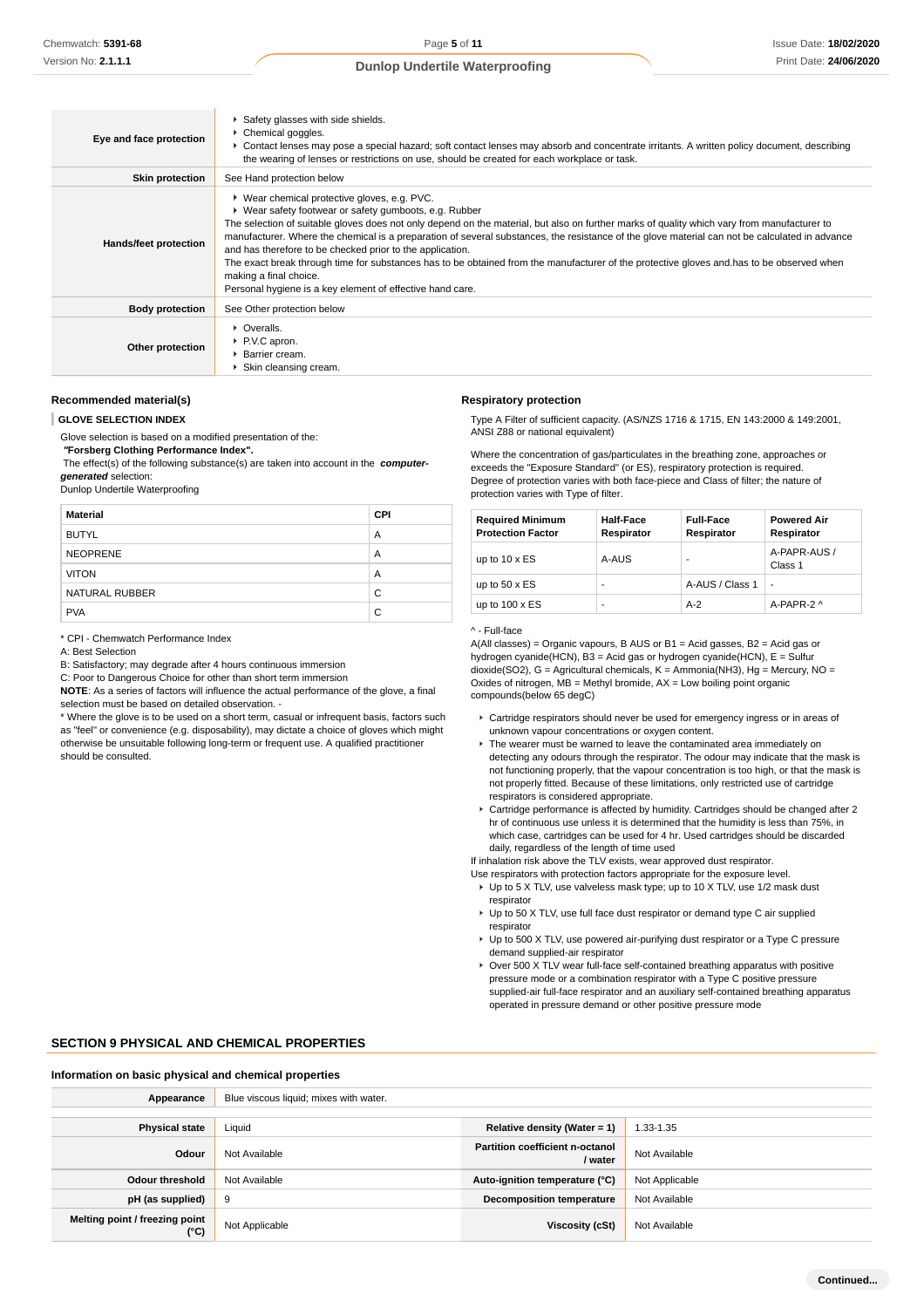| Initial boiling point and boiling<br>range $(^{\circ}C)$ | 100            | Molecular weight (g/mol)               | Not Applicable |
|----------------------------------------------------------|----------------|----------------------------------------|----------------|
| Flash point $(°C)$                                       | Not Applicable | <b>Taste</b>                           | Not Available  |
| <b>Evaporation rate</b>                                  | Not Available  | <b>Explosive properties</b>            | Not Available  |
| <b>Flammability</b>                                      | Not Applicable | <b>Oxidising properties</b>            | Not Available  |
| Upper Explosive Limit (%)                                | Not Applicable | Surface Tension (dyn/cm or<br>$mN/m$ ) | Not Available  |
| Lower Explosive Limit (%)                                | Not Applicable | <b>Volatile Component (%vol)</b>       | Not Available  |
| Vapour pressure (kPa)                                    | Not Available  | Gas group                              | Not Available  |
| Solubility in water                                      | Miscible       | pH as a solution (1%)                  | Not Available  |
| Vapour density $(Air = 1)$                               | Not Available  | VOC g/L                                | Not Available  |

# **SECTION 10 STABILITY AND REACTIVITY**

| Reactivity                                 | See section 7                                                                                                                        |
|--------------------------------------------|--------------------------------------------------------------------------------------------------------------------------------------|
| <b>Chemical stability</b>                  | • Unstable in the presence of incompatible materials.<br>▶ Product is considered stable.<br>Hazardous polymerisation will not occur. |
| Possibility of hazardous<br>reactions      | See section 7                                                                                                                        |
| <b>Conditions to avoid</b>                 | See section 7                                                                                                                        |
| Incompatible materials                     | See section 7                                                                                                                        |
| <b>Hazardous decomposition</b><br>products | See section 5                                                                                                                        |

## **SECTION 11 TOXICOLOGICAL INFORMATION**

**talc**

## **Information on toxicological effects**

| Inhaled                     | There is some evidence to suggest that the material can cause respiratory irritation in some persons. The body's response to such irritation can<br>cause further lung damage.                                                                                                                                                                                                                                                                                                                                                                          |                                                      |  |
|-----------------------------|---------------------------------------------------------------------------------------------------------------------------------------------------------------------------------------------------------------------------------------------------------------------------------------------------------------------------------------------------------------------------------------------------------------------------------------------------------------------------------------------------------------------------------------------------------|------------------------------------------------------|--|
| Ingestion                   | The material has NOT been classified by EC Directives or other classification systems as "harmful by ingestion". This is because of the lack of<br>corroborating animal or human evidence.                                                                                                                                                                                                                                                                                                                                                              |                                                      |  |
| <b>Skin Contact</b>         | This material can cause inflammation of the skin on contact in some persons.<br>The material may accentuate any pre-existing dermatitis condition<br>Open cuts, abraded or irritated skin should not be exposed to this material<br>Entry into the blood-stream, through, for example, cuts, abrasions or lesions, may produce systemic injury with harmful effects. Examine the skin<br>prior to the use of the material and ensure that any external damage is suitably protected.                                                                    |                                                      |  |
| Eye                         | This material can cause eye irritation and damage in some persons.                                                                                                                                                                                                                                                                                                                                                                                                                                                                                      |                                                      |  |
| <b>Chronic</b>              | Strong evidence exists that this substance may cause irreversible mutations (though not lethal) even following a single exposure.<br>This material can cause serious damage if one is exposed to it for long periods. It can be assumed that it contains a substance which can<br>produce severe defects.<br>There is ample evidence that this material can be regarded as being able to cause cancer in humans based on experiments and other<br>information.<br>Harmful: danger of serious damage to health by prolonged exposure through inhalation. |                                                      |  |
|                             |                                                                                                                                                                                                                                                                                                                                                                                                                                                                                                                                                         |                                                      |  |
| <b>Dunlop Undertile</b>     | <b>TOXICITY</b>                                                                                                                                                                                                                                                                                                                                                                                                                                                                                                                                         | <b>IRRITATION</b>                                    |  |
| Waterproofing               | Not Available                                                                                                                                                                                                                                                                                                                                                                                                                                                                                                                                           | Not Available                                        |  |
| styrene acrylate copolymer  | <b>TOXICITY</b>                                                                                                                                                                                                                                                                                                                                                                                                                                                                                                                                         | <b>IRRITATION</b>                                    |  |
|                             | Not Available                                                                                                                                                                                                                                                                                                                                                                                                                                                                                                                                           | Not Available                                        |  |
|                             | <b>TOXICITY</b>                                                                                                                                                                                                                                                                                                                                                                                                                                                                                                                                         | <b>IRRITATION</b>                                    |  |
| barium sulfate              | dermal (rat) LD50: >2000 mg/kg[1]                                                                                                                                                                                                                                                                                                                                                                                                                                                                                                                       | Not Available                                        |  |
|                             | Oral (mouse) LD50: >3000 mg/kg <sup>[2]</sup>                                                                                                                                                                                                                                                                                                                                                                                                                                                                                                           |                                                      |  |
|                             | <b>TOXICITY</b>                                                                                                                                                                                                                                                                                                                                                                                                                                                                                                                                         | <b>IRRITATION</b>                                    |  |
| silica crystalline - quartz | Oral (rat) LD50: =500 mg/kg $^{[2]}$                                                                                                                                                                                                                                                                                                                                                                                                                                                                                                                    | Not Available                                        |  |
|                             | <b>TOXICITY</b>                                                                                                                                                                                                                                                                                                                                                                                                                                                                                                                                         | <b>IRRITATION</b>                                    |  |
|                             | dermal (hamster) LD50: >=10000 mg/kg <sup>[2]</sup>                                                                                                                                                                                                                                                                                                                                                                                                                                                                                                     | Eye: no adverse effect observed (not irritating)[1]  |  |
| titanium dioxide            | Oral (rat) LD50: >2000 mg/kg[1]                                                                                                                                                                                                                                                                                                                                                                                                                                                                                                                         | Skin (human): 0.3 mg /3D (int)-mild *                |  |
|                             |                                                                                                                                                                                                                                                                                                                                                                                                                                                                                                                                                         | Skin: no adverse effect observed (not irritating)[1] |  |

**TOXICITY IRRITATION**

dermal (rat) LD50: >2000 mg/kg<sup>[1]</sup> eye: no adverse effect observed (not irritating)<sup>[1]</sup>

Skin: no adverse effect observed (not irritating)<sup>[1]</sup>

Oral (rat) LD50: >5000 mg/kg[1] Skin (human): 0.3 mg/3d-I mild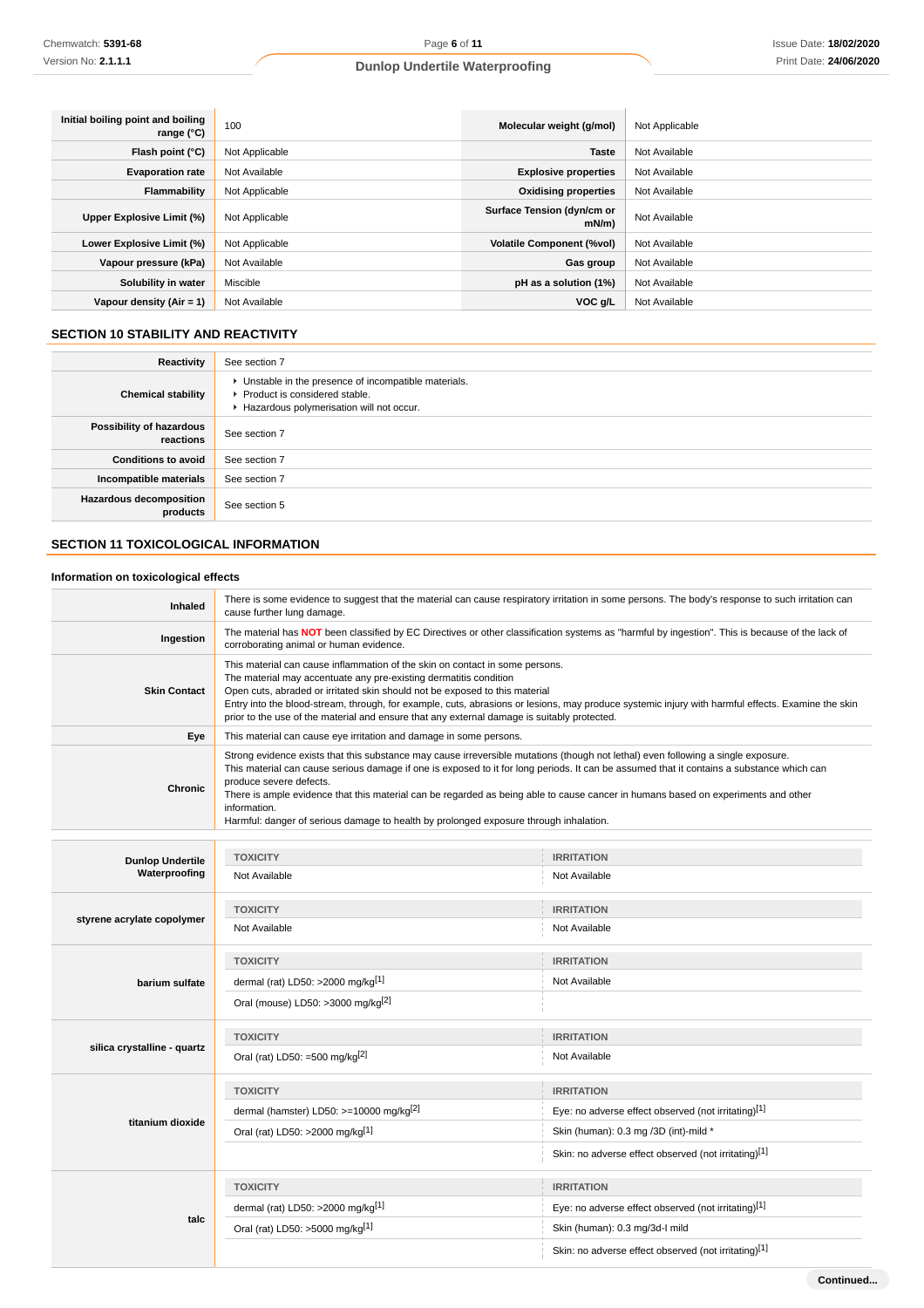|                                       | <b>TOXICITY</b>                                                                                                                                                                                                                                                                                                                                                                                                                                                                                                                                                                                                                                                                                                                                                                                                                                                                                                                                                                                                                   | <b>IRRITATION</b>                |  |
|---------------------------------------|-----------------------------------------------------------------------------------------------------------------------------------------------------------------------------------------------------------------------------------------------------------------------------------------------------------------------------------------------------------------------------------------------------------------------------------------------------------------------------------------------------------------------------------------------------------------------------------------------------------------------------------------------------------------------------------------------------------------------------------------------------------------------------------------------------------------------------------------------------------------------------------------------------------------------------------------------------------------------------------------------------------------------------------|----------------------------------|--|
|                                       | Dermal (rabbit) LD50: >2000 mg/kg <sup>[2]</sup>                                                                                                                                                                                                                                                                                                                                                                                                                                                                                                                                                                                                                                                                                                                                                                                                                                                                                                                                                                                  | Not Available                    |  |
| cellulose                             | Inhalation (rat) LC50: $>5.8$ mg/l/4H $^{[2]}$                                                                                                                                                                                                                                                                                                                                                                                                                                                                                                                                                                                                                                                                                                                                                                                                                                                                                                                                                                                    |                                  |  |
|                                       | Oral (rat) LD50: >5000 mg/kg[2]                                                                                                                                                                                                                                                                                                                                                                                                                                                                                                                                                                                                                                                                                                                                                                                                                                                                                                                                                                                                   |                                  |  |
|                                       | <b>TOXICITY</b>                                                                                                                                                                                                                                                                                                                                                                                                                                                                                                                                                                                                                                                                                                                                                                                                                                                                                                                                                                                                                   | <b>IRRITATION</b>                |  |
| diethylene glycol monobutyl           | Dermal (rabbit) LD50: >2000 mg/kg <sup>[2]</sup>                                                                                                                                                                                                                                                                                                                                                                                                                                                                                                                                                                                                                                                                                                                                                                                                                                                                                                                                                                                  | Eye (rabbit): 20 mg/24h moderate |  |
| ether                                 | Oral (rat) LD50: =4500 mg/kg <sup>[2]</sup>                                                                                                                                                                                                                                                                                                                                                                                                                                                                                                                                                                                                                                                                                                                                                                                                                                                                                                                                                                                       | Eye (rabbit): 5 mg - SEVERE      |  |
|                                       | <b>TOXICITY</b>                                                                                                                                                                                                                                                                                                                                                                                                                                                                                                                                                                                                                                                                                                                                                                                                                                                                                                                                                                                                                   | <b>IRRITATION</b>                |  |
| water                                 | Oral (rat) LD50: >90000 mg/kg <sup>[2]</sup>                                                                                                                                                                                                                                                                                                                                                                                                                                                                                                                                                                                                                                                                                                                                                                                                                                                                                                                                                                                      | Not Available                    |  |
| Legend:                               | 1. Value obtained from Europe ECHA Registered Substances - Acute toxicity 2.* Value obtained from manufacturer's SDS. Unless otherwise<br>specified data extracted from RTECS - Register of Toxic Effect of chemical Substances                                                                                                                                                                                                                                                                                                                                                                                                                                                                                                                                                                                                                                                                                                                                                                                                   |                                  |  |
|                                       |                                                                                                                                                                                                                                                                                                                                                                                                                                                                                                                                                                                                                                                                                                                                                                                                                                                                                                                                                                                                                                   |                                  |  |
| SILICA CRYSTALLINE -<br><b>QUARTZ</b> | WARNING: For inhalation exposure ONLY: This substance has been classified by the IARC as Group 1: CARCINOGENIC TO HUMANS<br>The International Agency for Research on Cancer (IARC) has classified occupational exposures to respirable (<5 um) crystalline silica as being<br>carcinogenic to humans. This classification is based on what IARC considered sufficient evidence from epidemiological studies of humans for<br>the carcinogenicity of inhaled silica in the forms of quartz and cristobalite. Crystalline silica is also known to cause silicosis, a non-cancerous lung<br>disease.<br>Intermittent exposure produces; focal fibrosis, (pneumoconiosis), cough, dyspnoea, liver tumours.<br>* Millions of particles per cubic foot (based on impinger samples counted by light field techniques).<br>NOTE : the physical nature of quartz in the product determines whether it is likely to present a chronic health problem. To be a hazard the<br>material must enter the breathing zone as respirable particles. |                                  |  |
| <b>TITANIUM DIOXIDE</b>               | * IUCLID<br>Laboratory (in vitro) and animal studies show, exposure to the material may result in a possible risk of irreversible effects, with the possibility of<br>producing mutation.<br>Exposure to titanium dioxide is via inhalation, swallowing or skin contact. When inhaled, it may deposit in lung tissue and lymph nodes causing<br>dysfunction of the lungs and immune system. Absorption by the stomach and intestines depends on the size of the particle. It penetrated only the<br>outermost layer of the skin, suggesting that healthy skin may be an effective barrier. There is no substantive data on genetic damage, though<br>cases have been reported in experimental animals.<br>The material may produce moderate eye irritation leading to inflammation. Repeated or prolonged exposure to irritants may produce<br>conjunctivitis.                                                                                                                                                                    |                                  |  |

The material may cause skin irritation after prolonged or repeated exposure and may produce on contact skin redness, swelling, the production of vesicles, scaling and thickening of the skin.

**WARNING:** This substance has been classified by the IARC as Group 2B: Possibly Carcinogenic to Humans.

|                                                                                         | <b>WARNING:</b> This substance has been classified by the IARC as Group 2B: Possibly Carcinogenic to Humans.                                                                                                                                                                                                                                                                                                                                                                                                                                                                                                                                                                                                                                                                                 |                                 |   |
|-----------------------------------------------------------------------------------------|----------------------------------------------------------------------------------------------------------------------------------------------------------------------------------------------------------------------------------------------------------------------------------------------------------------------------------------------------------------------------------------------------------------------------------------------------------------------------------------------------------------------------------------------------------------------------------------------------------------------------------------------------------------------------------------------------------------------------------------------------------------------------------------------|---------------------------------|---|
| <b>TALC</b>                                                                             | The overuse of talc in nursing infants has resulted in respiratory damage causing fluid in the lungs and lung inflammation which may lead to<br>death within hours of inhalation.<br>Long-term exposure can also cause a variety of respiratory symptoms.<br>The substance is classified by IARC as Group 3:<br>NOT classifiable as to its carcinogenicity to humans.<br>Evidence of carcinogenicity may be inadequate or limited in animal testing.                                                                                                                                                                                                                                                                                                                                         |                                 |   |
| <b>DIETHYLENE GLYCOL</b><br><b>MONOBUTYL ETHER</b>                                      | The material may produce severe irritation to the eye causing pronounced inflammation. Repeated or prolonged exposure to irritants may<br>produce conjunctivitis.<br>This category includes diethylene glycol ethyl ether (DGEE), diethylene glycol propyl ether (DGPE) diethylene glycol butyl ether (DGBE) and<br>diethylene glycol hexyl ether (DGHE) and their acetates. Studies show that they can cause kidney and liver damage, skin and eye irritation as<br>well as blood changes but do not cause damage to the reproductive, genetic and developmental abnormalities, sensitisation or respiratory<br>systems. However, DGEE is reported to cause sperm insufficiency.                                                                                                            |                                 |   |
| <b>BARIUM SULFATE &amp;</b><br><b>TITANIUM DIOXIDE &amp; TALC &amp;</b><br><b>WATER</b> | No significant acute toxicological data identified in literature search.                                                                                                                                                                                                                                                                                                                                                                                                                                                                                                                                                                                                                                                                                                                     |                                 |   |
| <b>TITANIUM DIOXIDE &amp; TALC &amp;</b><br><b>CELLULOSE</b>                            | Asthma-like symptoms may continue for months or even years after exposure to the material ends. This may be due to a non-allergic condition<br>known as reactive airways dysfunction syndrome (RADS) which can occur after exposure to high levels of highly irritating compound. Main<br>criteria for diagnosing RADS include the absence of previous airways disease in a non-atopic individual, with sudden onset of persistent<br>asthma-like symptoms within minutes to hours of a documented exposure to the irritant. Other criteria for diagnosis of RADS include a reversible<br>airflow pattern on lung function tests, moderate to severe bronchial hyperreactivity on methacholine challenge testing, and the lack of minimal<br>lymphocytic inflammation, without eosinophilia. |                                 |   |
| <b>Acute Toxicity</b>                                                                   | ×                                                                                                                                                                                                                                                                                                                                                                                                                                                                                                                                                                                                                                                                                                                                                                                            | Carcinogenicity                 | ✔ |
| <b>Skin Irritation/Corrosion</b>                                                        | ✔                                                                                                                                                                                                                                                                                                                                                                                                                                                                                                                                                                                                                                                                                                                                                                                            | Reproductivity                  | × |
| <b>Serious Eye Damage/Irritation</b>                                                    | ✔                                                                                                                                                                                                                                                                                                                                                                                                                                                                                                                                                                                                                                                                                                                                                                                            | <b>STOT - Single Exposure</b>   | ✔ |
| <b>Respiratory or Skin</b><br>sensitisation                                             | ×                                                                                                                                                                                                                                                                                                                                                                                                                                                                                                                                                                                                                                                                                                                                                                                            | <b>STOT - Repeated Exposure</b> | ✔ |
| <b>Mutagenicity</b>                                                                     | ✔                                                                                                                                                                                                                                                                                                                                                                                                                                                                                                                                                                                                                                                                                                                                                                                            | <b>Aspiration Hazard</b>        | × |
|                                                                                         |                                                                                                                                                                                                                                                                                                                                                                                                                                                                                                                                                                                                                                                                                                                                                                                              |                                 |   |

**Legend:**  $\mathbf{X}$  – Data either not available or does not fill the criteria for classification – Data available to make classification

# **SECTION 12 ECOLOGICAL INFORMATION**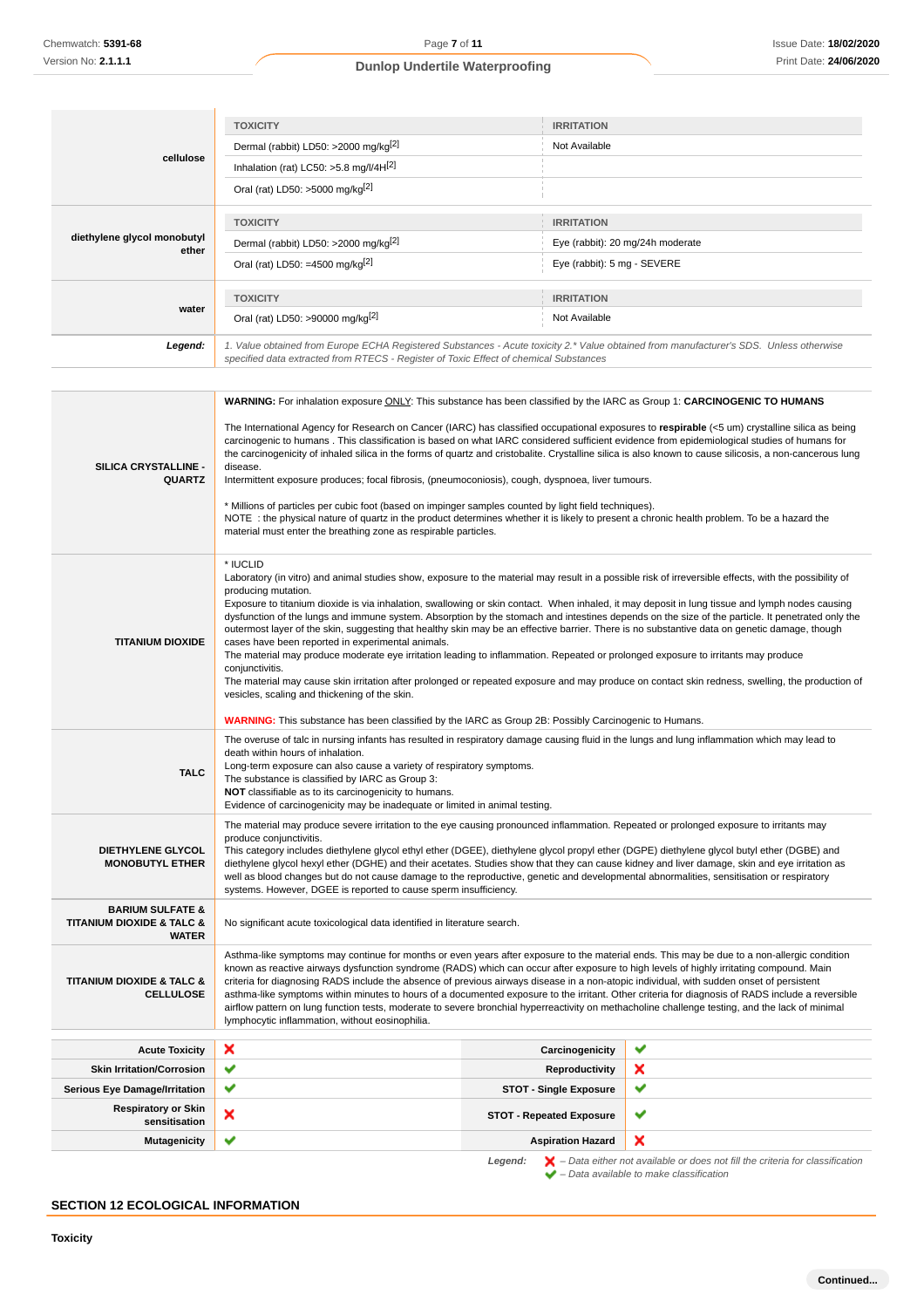|                                          | <b>ENDPOINT</b>  | <b>TEST DURATION (HR)</b> | <b>SPECIES</b>                                                                                                                                                                                                                                                                           |                | VALUE            | <b>SOURCE</b>    |
|------------------------------------------|------------------|---------------------------|------------------------------------------------------------------------------------------------------------------------------------------------------------------------------------------------------------------------------------------------------------------------------------------|----------------|------------------|------------------|
| <b>Dunlop Undertile</b><br>Waterproofing | Not<br>Available | Not Available             | Not Available                                                                                                                                                                                                                                                                            |                | Not<br>Available | Not<br>Available |
|                                          | <b>ENDPOINT</b>  | <b>TEST DURATION (HR)</b> | <b>SPECIES</b>                                                                                                                                                                                                                                                                           |                | VALUE            | <b>SOURCE</b>    |
| styrene acrylate copolymer               | Not<br>Available | Not Available             | Not Available                                                                                                                                                                                                                                                                            |                | Not<br>Available | Not<br>Available |
|                                          | <b>ENDPOINT</b>  | <b>TEST DURATION (HR)</b> | <b>SPECIES</b>                                                                                                                                                                                                                                                                           |                | <b>VALUE</b>     | <b>SOURCE</b>    |
|                                          | <b>LC50</b>      | 96                        | Fish                                                                                                                                                                                                                                                                                     |                | $>3.5$ mg/L      | $\overline{2}$   |
| barium sulfate                           | <b>EC50</b>      | 48                        | Crustacea                                                                                                                                                                                                                                                                                |                | 0.032-mg/L       | $\overline{c}$   |
|                                          | <b>EC50</b>      | 72                        | Algae or other aquatic plants                                                                                                                                                                                                                                                            |                | $>1.15$ mg/L     | $\overline{2}$   |
|                                          | <b>NOEC</b>      | 2016                      | Algae or other aquatic plants                                                                                                                                                                                                                                                            |                | 0.004-mg/L       | $\overline{2}$   |
|                                          | <b>ENDPOINT</b>  | <b>TEST DURATION (HR)</b> | <b>SPECIES</b>                                                                                                                                                                                                                                                                           |                | VALUE            | <b>SOURCE</b>    |
| silica crystalline - quartz              | Not<br>Available | Not Available             | Not Available                                                                                                                                                                                                                                                                            |                | Not<br>Available | Not<br>Available |
|                                          | <b>ENDPOINT</b>  | <b>TEST DURATION (HR)</b> | <b>SPECIES</b>                                                                                                                                                                                                                                                                           |                | VALUE            | <b>SOURCE</b>    |
|                                          | <b>LC50</b>      | 96                        | Fish                                                                                                                                                                                                                                                                                     | $>1$ -mg/L     |                  | $\overline{c}$   |
| titanium dioxide                         | <b>EC50</b>      | 48                        | Crustacea                                                                                                                                                                                                                                                                                | >1-mg/L        |                  | $\overline{c}$   |
|                                          | <b>EC50</b>      | 72                        | Algae or other aquatic plants                                                                                                                                                                                                                                                            |                | 5.83mg/L         | $\overline{4}$   |
|                                          | <b>NOEC</b>      | 336                       | Fish                                                                                                                                                                                                                                                                                     |                | 0.089mg/L        | 4                |
|                                          | <b>ENDPOINT</b>  | <b>TEST DURATION (HR)</b> | <b>SPECIES</b>                                                                                                                                                                                                                                                                           | VALUE          |                  | <b>SOURCE</b>    |
|                                          | <b>LC50</b>      | 96                        | Fish                                                                                                                                                                                                                                                                                     | 89-581.016mg/L |                  | $\overline{2}$   |
| talc                                     | <b>EC50</b>      | 96                        | Algae or other aquatic plants                                                                                                                                                                                                                                                            | 7-202.7mg/L    |                  | $\overline{c}$   |
|                                          | <b>NOEC</b>      | 720                       | Crustacea                                                                                                                                                                                                                                                                                | 1-459.798mg/L  |                  | $\overline{2}$   |
|                                          | <b>ENDPOINT</b>  | <b>TEST DURATION (HR)</b> | <b>SPECIES</b>                                                                                                                                                                                                                                                                           | VALUE          |                  | <b>SOURCE</b>    |
| cellulose                                | <b>LC50</b>      | 96                        | Fish                                                                                                                                                                                                                                                                                     | 9160000mg/L    |                  | 3                |
|                                          | <b>EC50</b>      | 96                        | Algae or other aquatic plants                                                                                                                                                                                                                                                            |                | 340000000mg/L    | 3                |
|                                          | <b>ENDPOINT</b>  | <b>TEST DURATION (HR)</b> | <b>SPECIES</b>                                                                                                                                                                                                                                                                           |                | VALUE            | <b>SOURCE</b>    |
|                                          | <b>LC50</b>      | 96                        | Fish                                                                                                                                                                                                                                                                                     | 1-300mg/L      |                  | $\overline{2}$   |
| diethylene glycol monobutyl              | <b>EC50</b>      | 48                        | Crustacea                                                                                                                                                                                                                                                                                | 4-950mg/L      |                  | $\overline{2}$   |
| ether                                    | <b>EC50</b>      | 72                        | Algae or other aquatic plants                                                                                                                                                                                                                                                            | 1-101mg/L      |                  | $\overline{2}$   |
|                                          | <b>NOEC</b>      | 96                        | Algae or other aquatic plants                                                                                                                                                                                                                                                            |                | $>=100$ mg/L     | $\mathbf{1}$     |
|                                          | <b>ENDPOINT</b>  | <b>TEST DURATION (HR)</b> | <b>SPECIES</b>                                                                                                                                                                                                                                                                           | VALUE          |                  | <b>SOURCE</b>    |
| water                                    | <b>LC50</b>      | 96                        | Fish                                                                                                                                                                                                                                                                                     | 897.520mg/L    |                  | 3                |
|                                          | EC50             | 96                        | Algae or other aquatic plants                                                                                                                                                                                                                                                            |                | 8768.874mg/L     | 3                |
| Legend:                                  |                  |                           | Extracted from 1. IUCLID Toxicity Data 2. Europe ECHA Registered Substances - Ecotoxicological Information - Aquatic Toxicity 3. EPIWIN Suite<br>V3.12 (QSAR) - Aquatic Toxicity Data (Estimated) 4. US EPA, Ecotox database - Aquatic Toxicity Data 5. ECETOC Aquatic Hazard Assessment |                |                  |                  |

# **DO NOT** discharge into sewer or waterways.

# **Persistence and degradability**

| Ingredient                           | Persistence: Water/Soil | Persistence: Air |
|--------------------------------------|-------------------------|------------------|
| titanium dioxide                     | <b>HIGH</b>             | <b>HIGH</b>      |
| cellulose                            | LOW                     | LOW              |
| diethylene glycol monobutyl<br>ether | LOW                     | LOW              |
| water                                | LOW                     | LOW              |

Data 6. NITE (Japan) - Bioconcentration Data 7. METI (Japan) - Bioconcentration Data 8. Vendor Data

# **Bioaccumulative potential**

| Ingredient                           | <b>Bioaccumulation</b>    |
|--------------------------------------|---------------------------|
| titanium dioxide                     | LOW (BCF = $10$ )         |
| cellulose                            | LOW (LogKOW = $-5.1249$ ) |
| diethylene glycol monobutyl<br>ether | LOW (BCF = $0.46$ )       |
| water                                | LOW (LogKOW = $-1.38$ )   |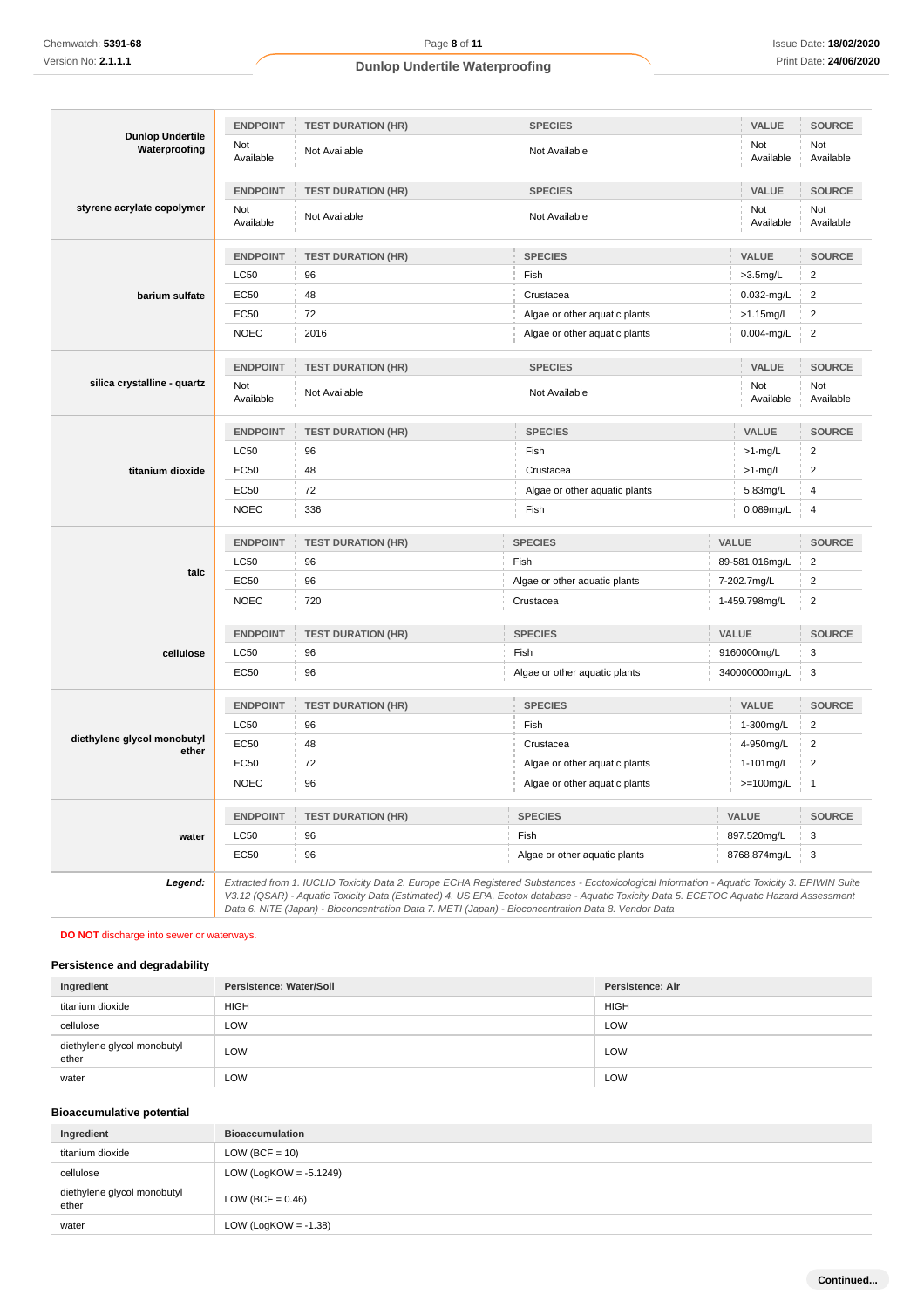### **Mobility in soil**

| Ingredient                           | <b>Mobility</b>      |
|--------------------------------------|----------------------|
| titanium dioxide                     | $LOW (KOC = 23.74)$  |
| cellulose                            | $LOW (KOC = 10)$     |
| diethylene glycol monobutyl<br>ether | $LOW (KOC = 10)$     |
| water                                | LOW ( $KOC = 14.3$ ) |

## **SECTION 13 DISPOSAL CONSIDERATIONS**

| Waste treatment methods      |                                                                                                                                                                                                                                                                                                                                                                                                                                                                                                                                                                                                                                                                                                                                                                                                                        |
|------------------------------|------------------------------------------------------------------------------------------------------------------------------------------------------------------------------------------------------------------------------------------------------------------------------------------------------------------------------------------------------------------------------------------------------------------------------------------------------------------------------------------------------------------------------------------------------------------------------------------------------------------------------------------------------------------------------------------------------------------------------------------------------------------------------------------------------------------------|
| Product / Packaging disposal | DO NOT allow wash water from cleaning or process equipment to enter drains.<br>It may be necessary to collect all wash water for treatment before disposal.<br>In all cases disposal to sewer may be subject to local laws and regulations and these should be considered first.<br>• Where in doubt contact the responsible authority.<br>Recycle wherever possible.<br>► Consult manufacturer for recycling options or consult local or regional waste management authority for disposal if no suitable treatment or<br>disposal facility can be identified.<br>▶ Dispose of by: burial in a land-fill specifically licensed to accept chemical and / or pharmaceutical wastes or incineration in a licensed<br>apparatus (after admixture with suitable combustible material).<br>• Decontaminate empty containers. |

Ensure that the hazardous substance is disposed in accordance with the Hazardous Substances (Disposal) Notice 2017

#### **Disposal Requirements**

Packages that have been in direct contact with the hazardous substance must be only disposed if the hazardous substance was appropriately removed and cleaned out from the package. The package must be disposed according to the manufacturer's directions taking into account the material it is made of. Packages which hazardous content have been appropriately treated and removed may be recycled.

The hazardous substance must only be disposed if it has been treated by a method that changed the characteristics or composition of the substance and it is no longer hazardous.

#### **SECTION 14 TRANSPORT INFORMATION**

#### **Labels Required**

| <b>NO</b><br>__ |
|-----------------|
| NIC<br>         |

**Land transport (UN): NOT REGULATED FOR TRANSPORT OF DANGEROUS GOODS**

**Air transport (ICAO-IATA / DGR): NOT REGULATED FOR TRANSPORT OF DANGEROUS GOODS**

**Sea transport (IMDG-Code / GGVSee): NOT REGULATED FOR TRANSPORT OF DANGEROUS GOODS**

**Transport in bulk according to Annex II of MARPOL and the IBC code**

Not Applicable

### **SECTION 15 REGULATORY INFORMATION**

#### **Safety, health and environmental regulations / legislation specific for the substance or mixture**

This substance is to be managed using the conditions specified in an applicable Group Standard

| <b>HSR Number</b>                                                                  | <b>Group Standard</b>                                                 |                                                                                |  |
|------------------------------------------------------------------------------------|-----------------------------------------------------------------------|--------------------------------------------------------------------------------|--|
| HSR002679                                                                          | Surface Coatings and Colourants (Toxic [6.7]) Group Standard 2017     |                                                                                |  |
|                                                                                    | STYRENE ACRYLATE COPOLYMER IS FOUND ON THE FOLLOWING REGULATORY LISTS |                                                                                |  |
| Not Applicable                                                                     |                                                                       |                                                                                |  |
| <b>BARIUM SULFATE IS FOUND ON THE FOLLOWING REGULATORY LISTS</b>                   |                                                                       |                                                                                |  |
| New Zealand Inventory of Chemicals (NZIoC)                                         |                                                                       | New Zealand Workplace Exposure Standards (WES)                                 |  |
| SILICA CRYSTALLINE - QUARTZ IS FOUND ON THE FOLLOWING REGULATORY LISTS             |                                                                       |                                                                                |  |
| Chemical Footprint Project - Chemicals of High Concern List                        |                                                                       | New Zealand Hazardous Substances and New Organisms (HSNO) Act - Classification |  |
| International Agency for Research on Cancer (IARC) - Agents Classified by the IARC |                                                                       | of Chemicals                                                                   |  |
| Monographs                                                                         |                                                                       | New Zealand Hazardous Substances and New Organisms (HSNO) Act - Classification |  |
| International Agency for Research on Cancer (IARC) - Agents Classified by the IARC |                                                                       | of Chemicals - Classification Data                                             |  |
| Monographs - Group 1 : Carcinogenic to humans                                      |                                                                       | New Zealand Inventory of Chemicals (NZIoC)                                     |  |
| New Zealand Approved Hazardous Substances with controls                            |                                                                       | New Zealand Workplace Exposure Standards (WES)                                 |  |

#### **TITANIUM DIOXIDE IS FOUND ON THE FOLLOWING REGULATORY LISTS**

**Continued...**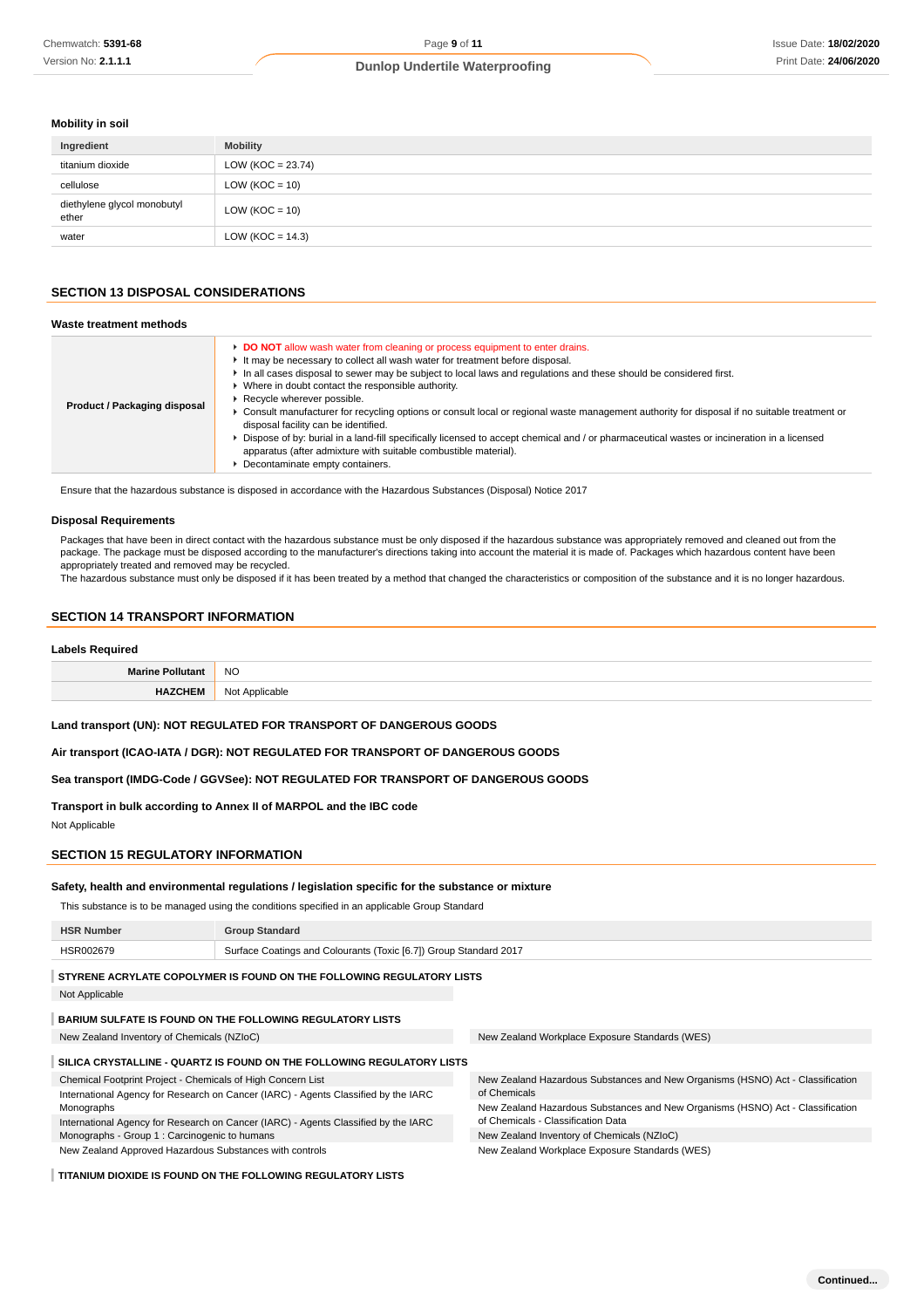| Chemical Footprint Project - Chemicals of High Concern List                                                                                  | New Zealand Approved Hazardous Substances with controls                                                              |
|----------------------------------------------------------------------------------------------------------------------------------------------|----------------------------------------------------------------------------------------------------------------------|
| International Agency for Research on Cancer (IARC) - Agents Classified by the IARC                                                           | New Zealand Inventory of Chemicals (NZIoC)                                                                           |
| Monographs                                                                                                                                   | New Zealand Workplace Exposure Standards (WES)                                                                       |
| International Agency for Research on Cancer (IARC) - Agents Classified by the IARC                                                           |                                                                                                                      |
| Monographs - Group 2B : Possibly carcinogenic to humans<br>International WHO List of Proposed Occupational Exposure Limit (OEL) Values for   |                                                                                                                      |
| Manufactured Nanomaterials (MNMS)                                                                                                            |                                                                                                                      |
|                                                                                                                                              |                                                                                                                      |
| TALC IS FOUND ON THE FOLLOWING REGULATORY LISTS                                                                                              |                                                                                                                      |
| Chemical Footprint Project - Chemicals of High Concern List                                                                                  | New Zealand Inventory of Chemicals (NZIoC)                                                                           |
| International Agency for Research on Cancer (IARC) - Agents Classified by the IARC<br>Monographs                                             | New Zealand Workplace Exposure Standards (WES)                                                                       |
| International Agency for Research on Cancer (IARC) - Agents Classified by the IARC<br>Monographs - Group 2B: Possibly carcinogenic to humans |                                                                                                                      |
| CELLULOSE IS FOUND ON THE FOLLOWING REGULATORY LISTS                                                                                         |                                                                                                                      |
| International WHO List of Proposed Occupational Exposure Limit (OEL) Values for<br>Manufactured Nanomaterials (MNMS)                         | New Zealand Workplace Exposure Standards (WES)                                                                       |
| New Zealand Inventory of Chemicals (NZIoC)                                                                                                   |                                                                                                                      |
| DIETHYLENE GLYCOL MONOBUTYL ETHER IS FOUND ON THE FOLLOWING REGULATORY LISTS                                                                 |                                                                                                                      |
|                                                                                                                                              |                                                                                                                      |
| New Zealand Approved Hazardous Substances with controls                                                                                      | New Zealand Hazardous Substances and New Organisms (HSNO) Act - Classification<br>of Chemicals - Classification Data |
| New Zealand Hazardous Substances and New Organisms (HSNO) Act - Classification<br>of Chemicals                                               | New Zealand Inventory of Chemicals (NZIoC)                                                                           |
|                                                                                                                                              |                                                                                                                      |
| WATER IS FOUND ON THE FOLLOWING REGULATORY LISTS                                                                                             |                                                                                                                      |
| New Zealand Inventory of Chemicals (NZIoC)                                                                                                   |                                                                                                                      |
|                                                                                                                                              |                                                                                                                      |
| <b>Hazardous Substance Location</b>                                                                                                          |                                                                                                                      |

Subject to the Health and Safety at Work (Hazardous Substances) Regulations 2017.

| <b>Hazard Class</b> | Quantity beyond which controls apply for closed<br>containers | Quantity beyond which controls apply when use occurring in open<br>containers |
|---------------------|---------------------------------------------------------------|-------------------------------------------------------------------------------|
| Not Applicable      | Not Applicable                                                | Not Applicable                                                                |

### **Certified Handler**

Subject to Part 4 of the Health and Safety at Work (Hazardous Substances) Regulations 2017.

| <b>Class of substance</b> | Quantities                                         |
|---------------------------|----------------------------------------------------|
| 6.7A                      | 10 kg or more, if solid<br>10 L or more, if liquid |

Refer Group Standards for further information

### **Tracking Requirements**

Not Applicable

## **National Inventory Status**

| <b>National Inventory</b>     | <b>Status</b>                                                                                                                                                                                            |
|-------------------------------|----------------------------------------------------------------------------------------------------------------------------------------------------------------------------------------------------------|
| Australia - AICS              | Yes                                                                                                                                                                                                      |
| Canada - DSL                  | Yes                                                                                                                                                                                                      |
| Canada - NDSL                 | No (styrene acrylate copolymer; barium sulfate; silica crystalline - quartz; talc; diethylene glycol monobutyl ether; water)                                                                             |
| China - IECSC                 | Yes                                                                                                                                                                                                      |
| Europe - EINEC / ELINCS / NLP | No (styrene acrylate copolymer)                                                                                                                                                                          |
| Japan - ENCS                  | No (styrene acrylate copolymer; cellulose)                                                                                                                                                               |
| Korea - KECI                  | No (styrene acrylate copolymer)                                                                                                                                                                          |
| New Zealand - NZIoC           | No (styrene acrylate copolymer)                                                                                                                                                                          |
| Philippines - PICCS           | Yes                                                                                                                                                                                                      |
| USA - TSCA                    | Yes                                                                                                                                                                                                      |
| Taiwan - TCSI                 | No (styrene acrylate copolymer)                                                                                                                                                                          |
| Mexico - INSQ                 | No (styrene acrylate copolymer)                                                                                                                                                                          |
| Vietnam - NCI                 | Yes                                                                                                                                                                                                      |
| Russia - ARIPS                | No (styrene acrylate copolymer)                                                                                                                                                                          |
| Legend:                       | Yes = All CAS declared ingredients are on the inventory<br>No = One or more of the CAS listed ingredients are not on the inventory and are not exempt from listing(see specific ingredients in brackets) |

### **SECTION 16 OTHER INFORMATION**

| . . | ~~~<br>$\Omega$<br>. |
|-----|----------------------|
|     | <br>$^{\circ}$<br>.  |